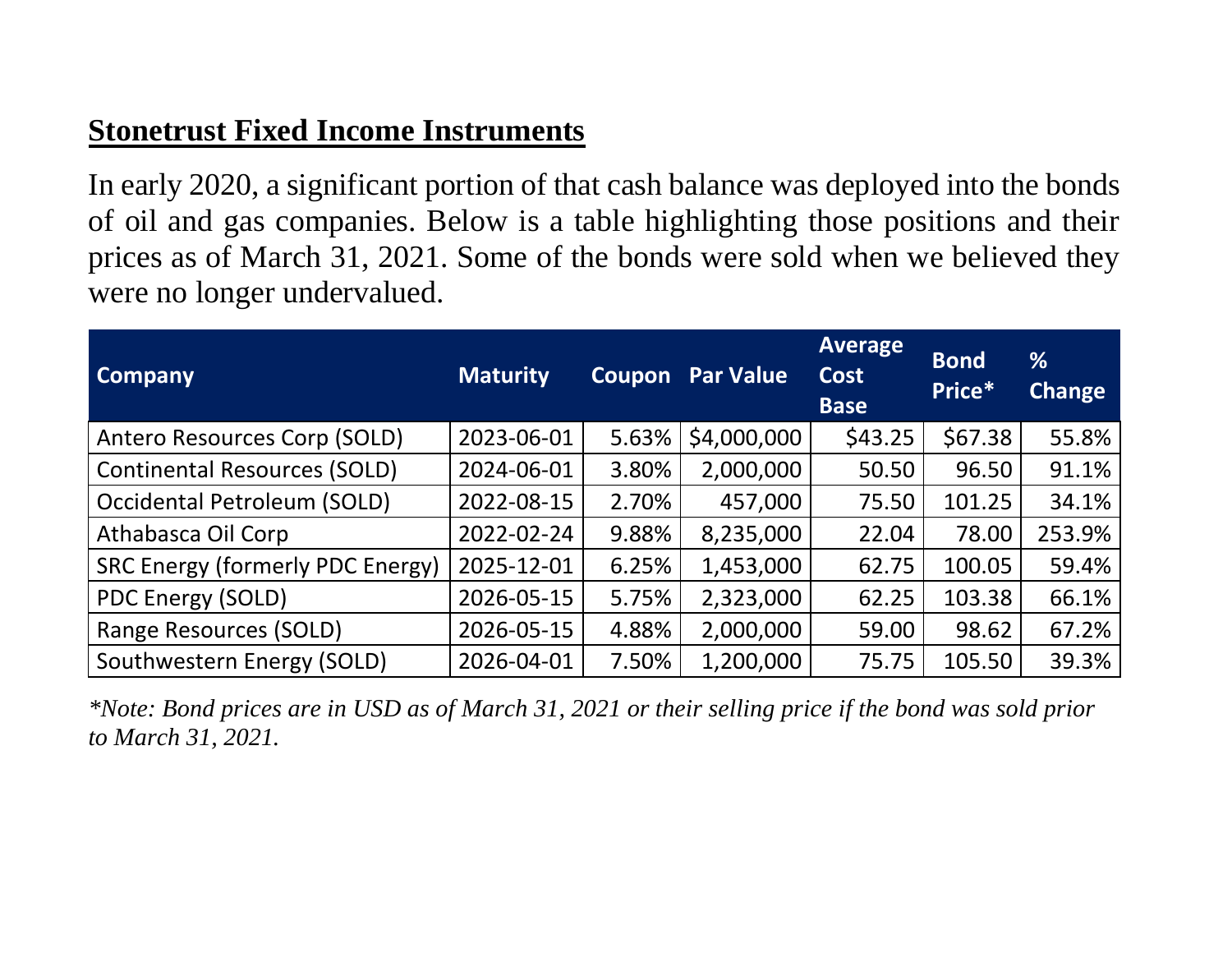Below is an updated table highlighting those positions with their sold prices.

|                                         |                 | <b>Coupon Par Value</b> |             | <b>Average</b>   | <b>Sold</b>  | %             |
|-----------------------------------------|-----------------|-------------------------|-------------|------------------|--------------|---------------|
| <b>Company</b>                          | <b>Maturity</b> |                         |             | <b>Cost Base</b> | <b>Price</b> | <b>Change</b> |
| <b>Antero Resources Corp</b>            | 2023-06-01      | 5.63%                   | \$4,000,000 | \$43.25          | \$67.38      | 55.8%         |
| <b>Continental Resources</b>            | 2024-06-01      | 3.80%                   | 2,000,000   | 50.50            | 96.50        | 91.1%         |
| <b>Occidental Petroleum</b>             | 2022-08-15      | 2.70%                   | 457,000     | 75.50            | 101.25       | 34.1%         |
| Athabasca Oil Corp                      | 2022-02-24      | 9.88%                   | 8,235,000   | 22.04            | 100.38       | 355.4%        |
| <b>SRC Energy (formerly PDC Energy)</b> | 2025-12-01      | 6.25%                   | 1,453,000   | 62.75            | 102.00       | 62.5%         |
| <b>PDC Energy</b>                       | 2026-05-15      | 5.75%                   | 2,323,000   | 62.25            | 103.38       | 66.1%         |
| <b>Range Resources</b>                  | 2026-05-15      | 4.88%                   | 2,000,000   | 59.00            | 98.62        | 67.2%         |
| Southwestern Energy                     | 2026-04-01      | 7.50%                   | 1,200,000   | 75.75            | 105.5        | 39.3%         |